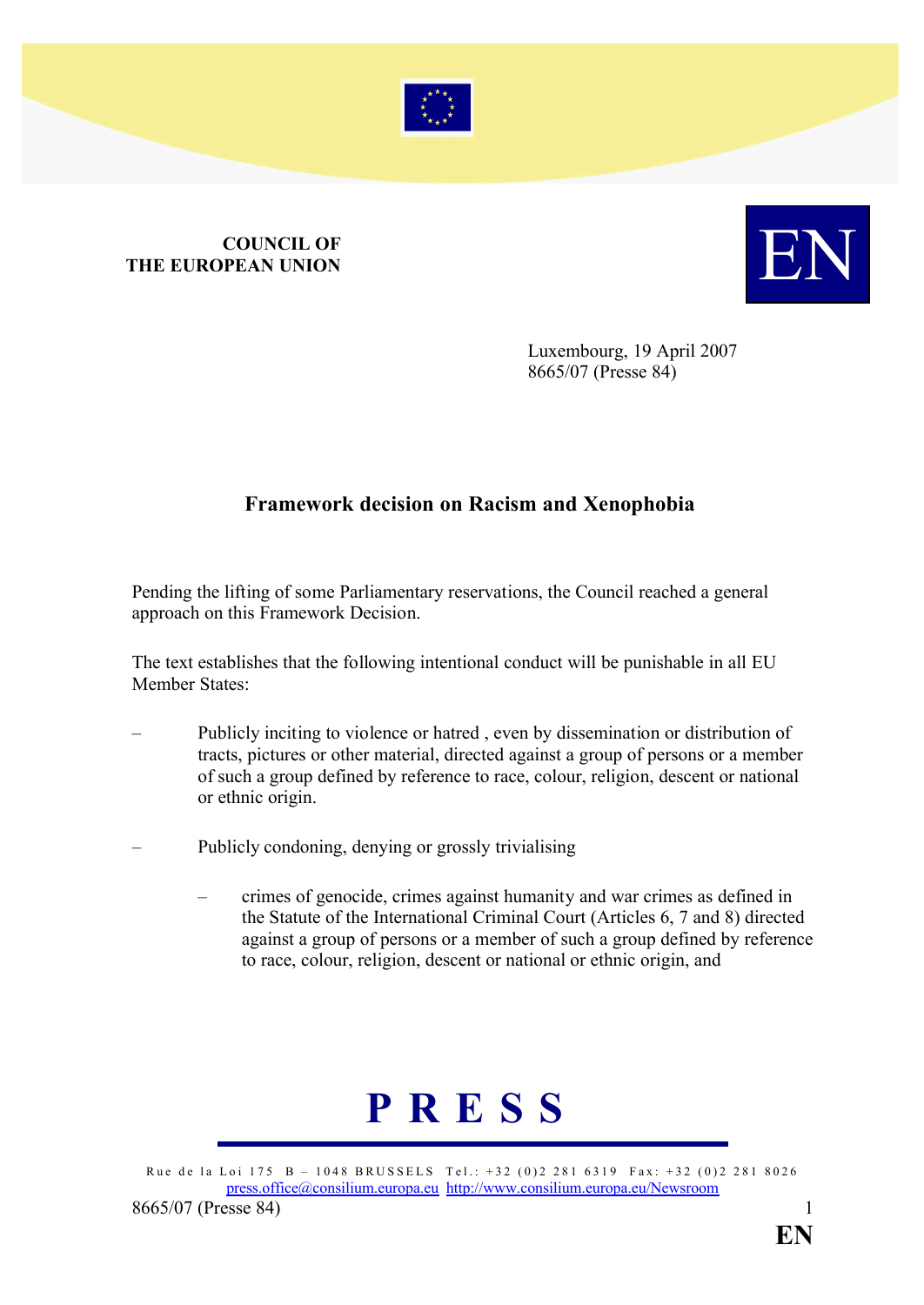– crimes defined by the Tribunal of Nüremberg (Article 6 of the Charter of the International Military Tribunal, London Agreement of 1945) directed against a group of persons or a member of such a group defined by reference to race, colour, religion, descent or national or ethnic origin.

Member States may choose to punish only conduct which is either carried out in a manner likely to disturb public order or which is threatening, abusive or insulting.

The reference to religion is intended to cover, at least, conduct which is a pretext for directing acts against a group of persons or a member of such a group defined by reference to race, colour, descent, or national or ethnic origin.

Member States will ensure that these conducts are punishable by criminal penalties of a maximum of at least between 1 and 3 years of imprisonment.

The Framework Decision will not have the effect of modifying the obligation to respect fundamental rights and fundamental legal principles, including freedom of expression and association, as enshrined in Article 6 of the Treaty of the EU.

Member States will not have to modify their constitutional rules and fundamental principles relating to freedom of association, freedom of the press and the freedom of expression.

After its adoption, Member States will have 2 years to comply with the Framework Decision.

## Statement to be inserted in the minutes of the Council at the time of the adoption of the Framework Decision

"On (date) the European Council of Ministers has adopted a Framework Decision on Combating certain forms and expressions of Racism and Xenophobia by means of criminal law. The aim of this Framework Decision is to approximate criminal law provisions and to combat racist and xenophobic offences more effectively by promoting a full and effective judicial cooperation between Member States.

The Framework Decisions deals with such crimes as incitement to hatred and violence and publicly condoning, denying or grossly trivializing crimes of genocide, crimes against humanity and war crimes. The Framework Decision is limited to crimes committed on the grounds of race, colour, religion, descent or national or ethnic origin. It does not cover crimes committed on other grounds e;g; by totalitarian regimes. However, the Council deplores all of these crimes.